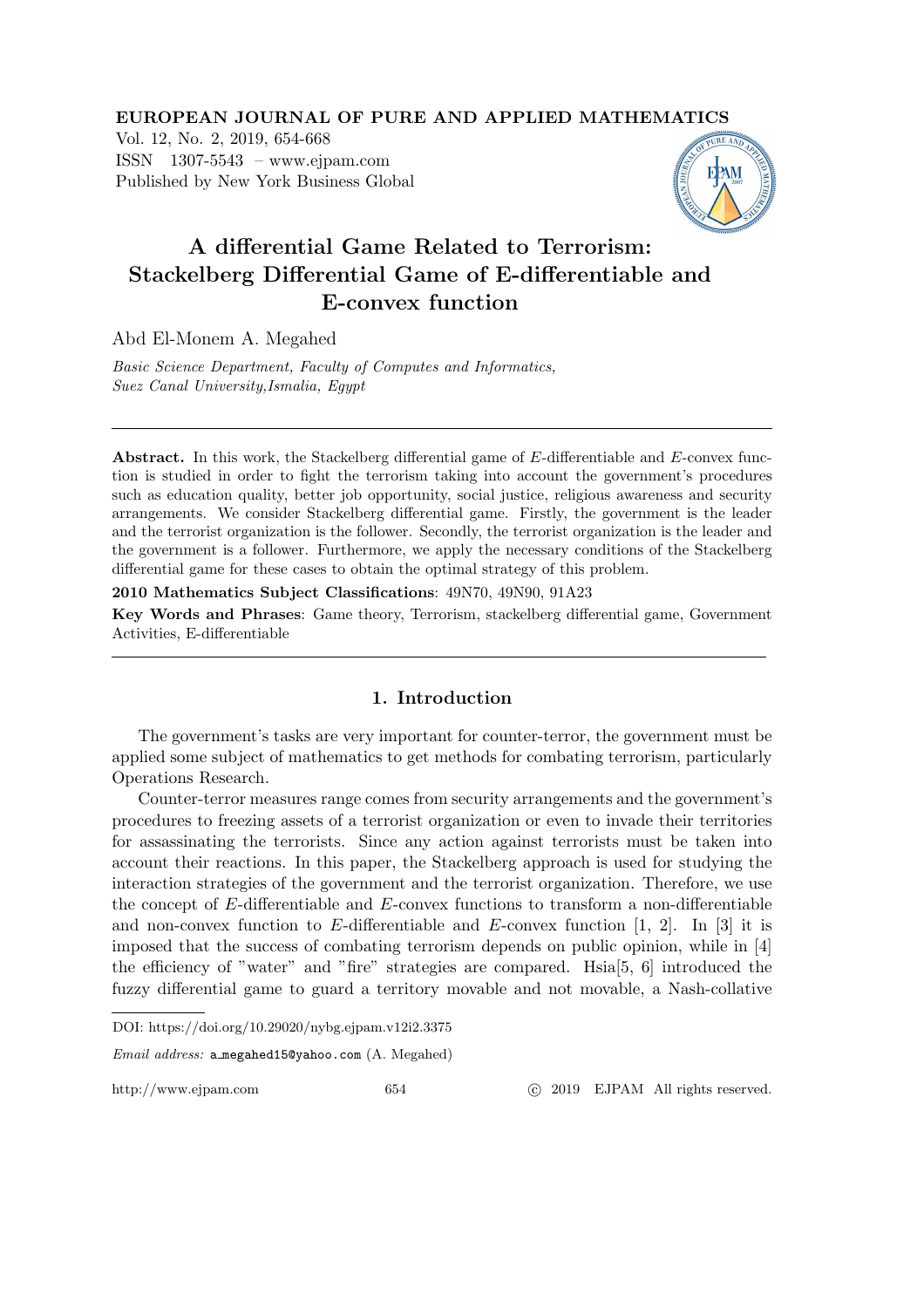differential game is presented in [7]. A min-max fuzzy differential game with fuzzy on the objective and control, and the large-scale differential game are discussed in [8–11]. The terrorism infighting by Stackelberg and Nash strategies are introduced in [12], the interactions strategics between R&D, defense and preemption is presented in [13], a minmax differential game approach is studied to fight the terrorism [14, 15]. The policies of anti-terrorism and economy of terrorism are introduced in [16, 17]. The study of terror support and recruitment (defense and peace economic) is presented in [18]. Megahed [19] discussed that governments must be made some procedures for fighting the terrorism such as unemployment, justice social, religious awareness, improving the education with considering the security measurements

The organization's power is measured by the terrorist's activities, the organization's resources such as weapons, financial capital, and technological expertise. The power of terror organizations changes with the time, the recruitment of terrorists is through existing terrorists. The decreasing rate of terrorists is affected by their own action and the antiterrorist actions of the government through of the education quality, increase the chances of labor, social justice, religious awareness and security arrangements. The objectives of the government drive his utility from the loss of the terrorist resources and their activities but incur costs for combating terror and dis-utility from the terror organizations, the later tries to maximize its power both by its size and its terrorist attacks.

In this work, we study how to help the governments to counterterrorism, the Stackelberg differential game plays the main role to combat the terrorism.

#### 2. Problem Formulation

The differential game with the state variable  $z(t)$  which describe the resource of the terror organization (TO). It may also include weapons, financial capital, the network of supporters, etc. and another state variable  $M(t)$  which describe the government's activities, the education quality, increasing the chances of labor, social justice, religious awareness and security arrangements,  $t \in [0, \infty)$  is the time. The two players are the government and (TO) with non-negative strategy  $v_1(t), v_2(t)$  respectively. The stock of resources of (TO) grows according to the growth of a linear function  $g(z)$  i.e.,  $g(z)$  =  $rz, r > 0$ , and the government's procedures grow according to the function  $A(M) = \mu M$ , where  $\mu > 0$  is the growth rate of the government's procedures. Carrying out attacks make a reduction the growth of the resource stock as it affects negatively the number of terrorists (e.g. suicide bombing or caught and killed terrorists). Furthermore, weapons and financial means, it may even include a reduction of the network of supporters. However, the growth reduction of resources stocks does not only depend on the strength of attacks  $v_2(t)$  but it is also influenced by fighting the terrorists  $v_1(t)$ . This effectiveness of the control variables of the two players on the growth of the resource may be denoted as "harvest function  $h(v_1, v_2)$ . As a consequence, the dynamic equations of the resources stocks and government's tasks  $z(t)$ ,  $M(t)$  respectively can be written as

$$
\dot{z} = rz(t) - h(v_1(t), v_2(t)), \qquad z(0) = z_0 > 0
$$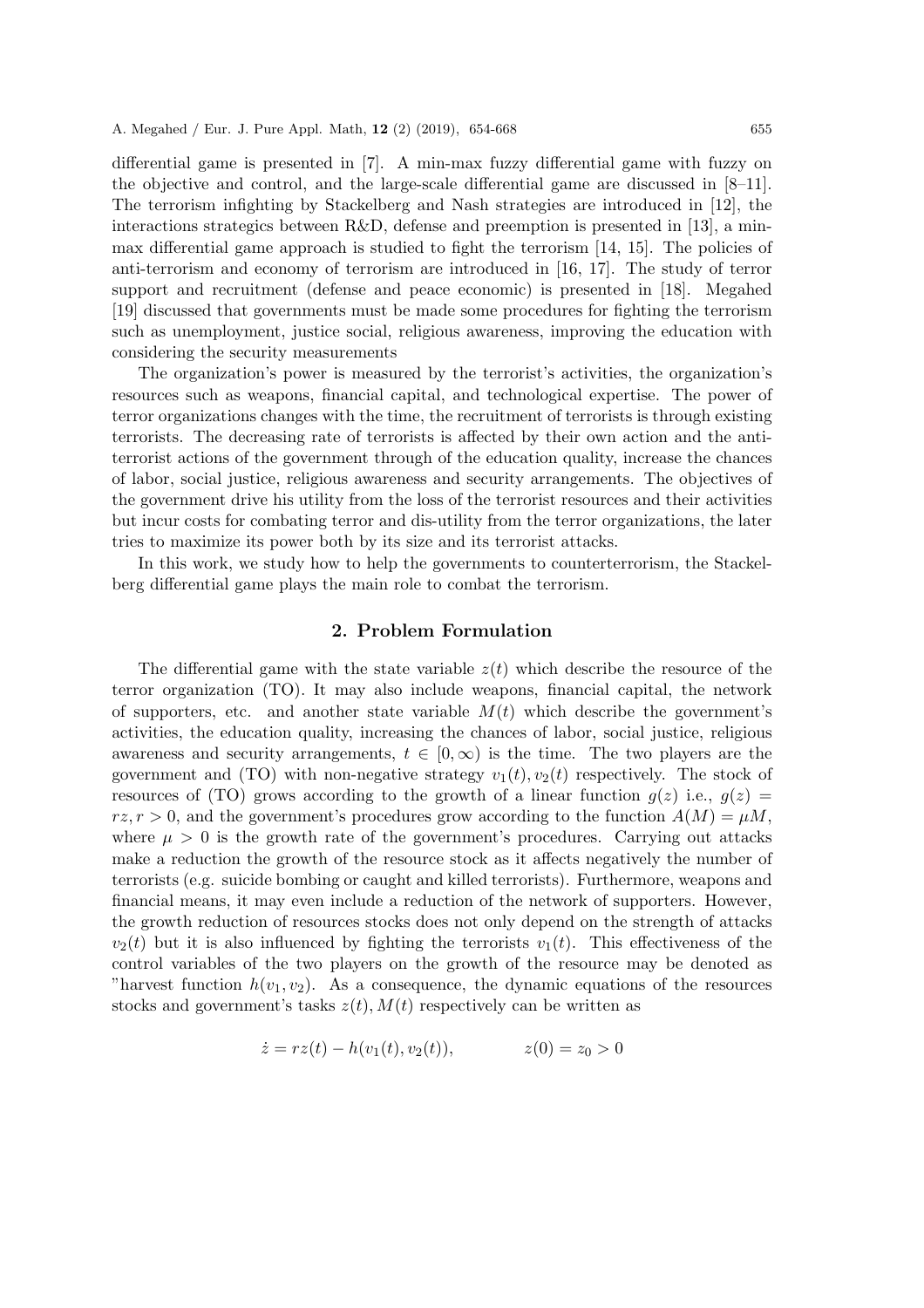$$
\dot{M} = \mu M - av_1 + bv_2, \qquad M(0) = M_0 > 0
$$

where  $h(v_1, v_2)$  is non-differentiable and not convex,  $z_0$  denotes the initial stock of terrorist's resources,  $M_0$  is the initial government's procedures and  $a, b$  are positive constants. Moreover, we assume that

$$
z(t) \ge 0, \ M(t) \ge 0 \text{ for all } t \ge 0 \tag{1}
$$

Now, we define an operator  $E: R^n \to R^n$  such that  $(h \circ E)(v_1, v_2)$  is differentiable and convex. Then

$$
\dot{y} = rz(t) - (h \circ E)(v_1, v_2)
$$

Since the increase rate of counter-terror measure and attacks leads to a reduction of growth, we assume that the partial derivatives are greater than zero:  $(h \circ E)_{v_1}(v_1, v_2) > 0$ ,  $(h \circ$  $E)_{v_2}(v_1, v_2) > 0$ . The counter-terror measures exhibit marginally decreasing efficiency  $(h \circ E)_{v_1v_2} < 0$ . Moreover the increasing rate of attacks induces disproportional higher losses of resources i.e.  $(h \circ E)_{v \circ v_2} > 0$ . Finally, the instruments reinforce each other, i.e.  $(h \circ E)_{v_1v_2} > 0$ , which makes economical sense. This positive interaction means that the minor efficiency of fighting terrorism increases with the strength of terrorist's attacks. In addition to, the Inada conditions of the economy are assumed to be fulfilled

$$
\lim_{v_1 \to 0} (h \circ E)_{v_1}(v_1, v_2) = \infty, \quad \lim_{v_1 \to \infty} (h \circ E)_{v_1}(v_1, v_2) = 0 \tag{2}
$$

$$
\lim_{v_2 \to 0} (h \circ E)_{v_2}(v_1 v_2) = 0, \quad \lim_{v_2 \to \infty} (h \circ E)_{v_2}(v_1, v_2) = \infty
$$
\n(3)

This gives that the optimal strategies are nonnegative  $v_1(t) \geq 0$ , and  $v_2(t) \geq 0$ ,  $t > 0$ Player 1 (the government) derives its benefit from the loss of the terrorist resources and their activities  $M(t)$  besides showing the dis-utility of these terrorist organization but incur costs for combating terror. For simplicity, all these terms must be linear. Thus, the objective of the government is

$$
\max_{v_1 t} \left\{ J_1 = \int_0^\infty e^{-\eta_1 t} \left[ \omega(h \circ E)(v_1(t), v_2(t)) + qM(t) - cz(t) - kv_2(t) - \alpha v_1(t) \right] dt \right\} \tag{4}
$$

where  $\omega$ , c, k, q and  $\alpha$  are positive constants.

The second player (TO) derives its benefit from the resource stock  $z(t)$  and the terrorist actions at intensity  $v_2(t)$ . Then the objective of (To) problem is

$$
\max_{v_2(t)} \left\{ J_2 = \int_0^\infty e^{-\eta_2 t} \left[ \sigma z(t) + \beta v_2(t) - \gamma M(t) \right] dt \right\} \tag{5}
$$

where  $\sigma$ ,  $\beta$  and  $\gamma$  are positive constants.

The decreasing rates  $\eta_i$ ,  $i = 1, 2$  are assumed to be greater than the growth and activity rates,  $r, \mu$ 

$$
\eta_i > r, \quad \eta_i > \mu \text{ for } i = 1, 2 \tag{6}
$$

In this paper, we will derive the Stackelberg equilibria. The solution procedures rely on Pontryagin's maximum [11]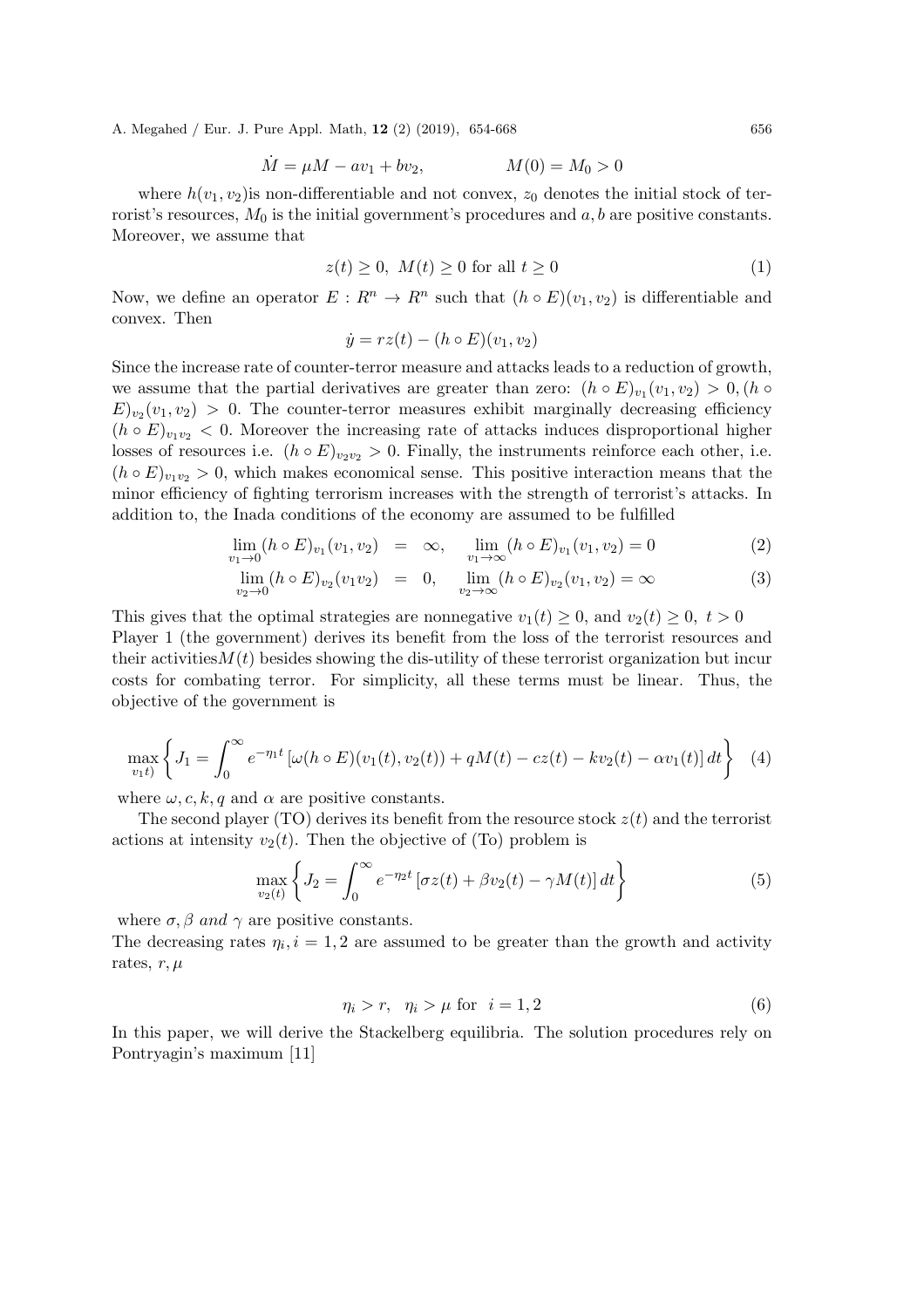#### 3. The stackelberg differential game

The Stackelberg approach is a hierarchical solution concept, since one of the players, the leader, has a stronger position in the decision process. This solution is the result of sequential decisions: the leader announces his strategy firstly so that the other players, the followers, can only react to the leader strategy. In this paper, we consider the government plays the leader's role and the terrorist's organizations (TO) play the follower's role, and another case is vice versa.

## 3.1. Stackelberg game with the government is the leader and (TO) is the follower

The government chooses the rate of counter-terror measures before (TO) decides on the rate of attacks. Consider the following problem, where the government and the terrorist organizations are is the leader and the follower respectively

$$
\max_{v_1(t)} J_1 = \int_0^\infty e^{-\eta_1 t} \left[ \omega(h \circ E)(v_1(t), v_2(t)) + qM(t) - cz(t) - kv_2(t) - \alpha v_1(t) \right] dt
$$
  
\n
$$
\max_{v_2(t)} J_2 = \int_0^\infty e^{-\eta_2 t} \left[ \sigma z(t) + \beta v_2(t) - \gamma M(t) \right] dt
$$
  
\n
$$
y' = rz(t) - (h \circ E)(v_1(t), v_2(t)), \qquad z(0) = z_0 > 0, z(t) \ge 0
$$
  
\n
$$
M' = \mu M(t) - \alpha v_1 + b v_2, \qquad M(0) = M_0 > 0, M(t) \ge 0
$$
\n(7)

### 3.1.1. The follower Problem

Firstly, we find the optimization of the follower (To) which consider the action of a leader is given

$$
\max_{v_2(t)} J_2 = \int_0^\infty e^{-\eta_2 t} \left[ \sigma z(t) + \beta v_2(t) - \gamma M(t) \right] dt \ny = rz(t) - (h \circ E)(v_1(t), v_2(t)), \qquad z(0) = z_0
$$
\n(8)

The Hamiltonian function of the follower  $(T_0)$ ,  $H_2$ , is defined by

$$
H_2(z(t), v_1(t), v_2(t), \lambda_1(t)) = \sigma z(t) + \beta v_2(t) - \gamma M(t) + \lambda_1(t)(rz(t) - (h \circ E)(v_1(t), v_2(t)))
$$
\n(9)

From the necessary conditions

$$
\frac{\partial H_2}{\partial v_2} = \beta - \lambda_1 (h \circ E) v_2 = 0
$$

and consider the harvest function  $h(v_1, v_2) = v_1^{\frac{1}{\tau}} v_2^{\frac{1}{\delta}}$ , where  $\tau$ ,  $\delta$  are positive integers

Consider the following operator  $E(v_1, v_2) = (v_1^{n\tau}, v_2^{m\delta}), m, n$  are positive integer, then

$$
(h \circ E)(v_1, v_2) = v_1^n v_2^m
$$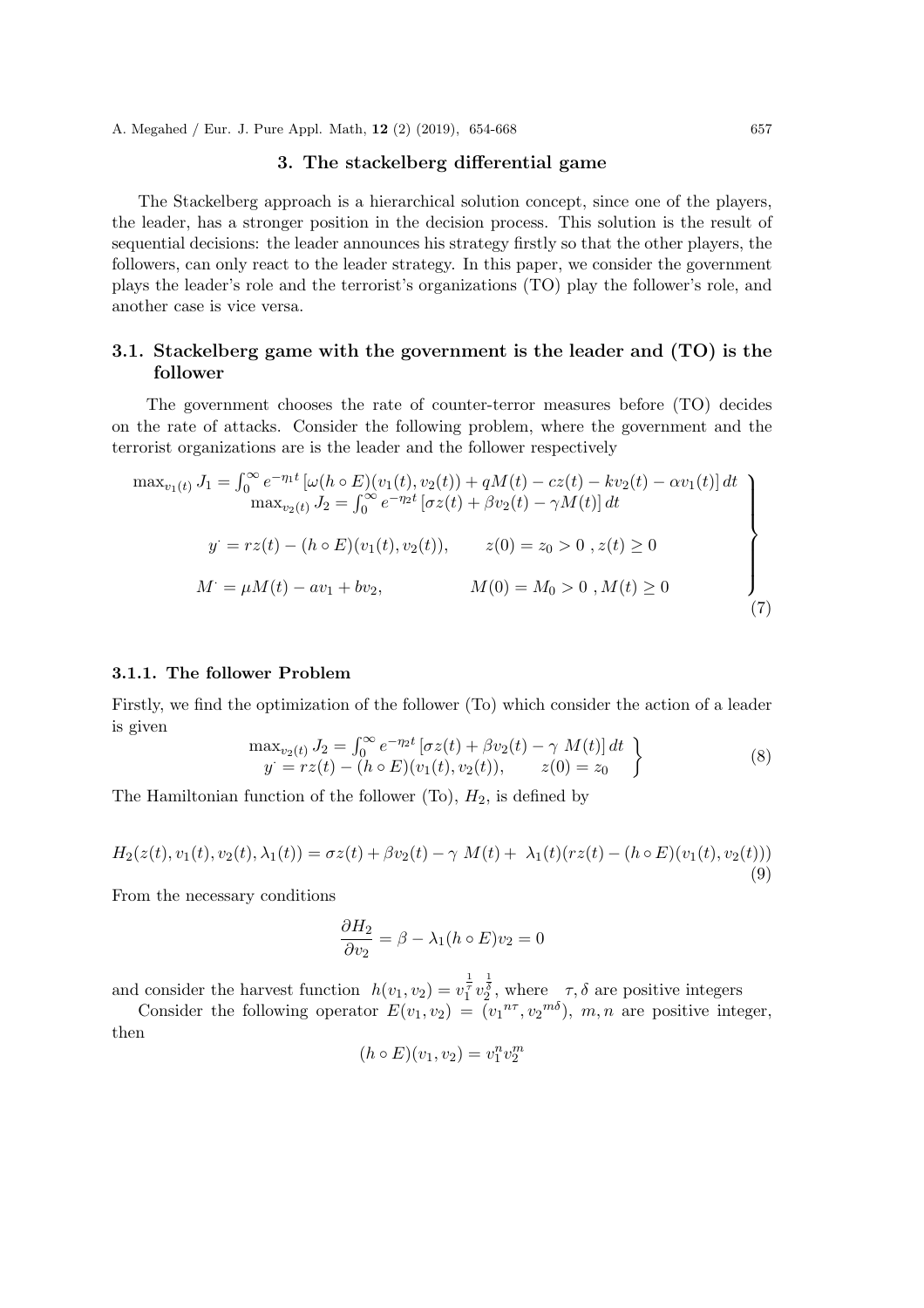and

$$
(h \circ E)_{v_2} = m v_1^n v_2^{m-1} = \frac{\beta}{\lambda_1}
$$

and thus

$$
v_2^*(v_1) = \left(\frac{\beta}{m\lambda_1}\right)^{\frac{1}{m-1}} v_1^{\frac{n}{1-m}}
$$
\n(10)

and the harvest function

$$
(h \circ E)(v_1, v_2^*) = \left(\frac{\beta}{m\lambda_1}\right)^{\frac{m}{m-1}} v_1^{\frac{-n}{m-1}}
$$
\n(11)

The adjoint variable  $\lambda_1$  satisfy the following differential equation

$$
\dot{\lambda}_1 = \lambda_1 \eta_2 - \frac{\partial H_2}{\partial z} = \lambda_1 (\eta_2 - r) - \sigma \tag{12}
$$

Remark 1. *Since* m > 1 *(10) and (11) implies to any increase of combating measures leads to a more cautious behavior of the terrorists as well as a lower harvest of the terrorists' resources.*

#### 3.1.2. The leader Problem (The government)

To obtain the optimal strategy  $v_1$  for the government, the government must be taken into account the optimal strategy of the follower which is represented by an additional costate equation.

$$
\max_{v_1(t)} J_1 = \int_0^\infty e^{-\eta_1 t} \left[ \omega \left( \frac{\beta}{m \lambda_1} \right)^{\frac{m}{m-1}} v_1^{\frac{-n}{m-1}} + qM(t) - cz(t) - k \left( \frac{\beta}{m \lambda_1} \right)^{\frac{1}{m-1}} v_1^{\frac{n}{m-1}} - \alpha v_1(t) \right] dt
$$
  
\n
$$
\dot{z} = rz(t) - \left( \frac{\beta}{m \lambda_1} \right)^{\frac{m}{m-1}} v_1^{\frac{-n}{m-1}},
$$
  
\n
$$
\dot{M} = \mu M(t) - av_1 + b \left( \frac{\beta}{m \lambda_1} \right)^{\frac{1}{m-1}} v_1^{\frac{n}{1-m}},
$$
  
\n
$$
\dot{\lambda}_1 = \lambda_1 (\eta_2 - r) - \sigma
$$
\n(13)

The Hamiltonian function of the leader

$$
H_1 = \left( (\omega - \psi_1) \left( \frac{\beta}{m \lambda_1} \right)^{\frac{m}{m-1}} + (b\psi_2 - k) \left( \frac{\beta}{m \lambda_1} \right)^{\frac{1}{m-1}} \right) v_1^{\frac{-n}{m-1}} + (q + \mu \psi_2) M(t)
$$

$$
-(\alpha + a\psi_2)v_1 + (r\psi_1 - c)z(t) + \psi_3(\lambda_1(\eta_2 - r) - \sigma)
$$

from the necessary conditions,

$$
\frac{\partial H_1}{\partial v_1} = \frac{n}{m-1} \left[ (\psi_1 - \omega) \left( \frac{\beta}{m \lambda_1} \right)^{\frac{m}{m-1}} + (k + b\psi_2) \left( \frac{\beta}{m \lambda_1} \right)^{\frac{1}{m-1}} \right] v_1^{\frac{1-n-m}{m-1}} - (\alpha + a\psi_2) = 0
$$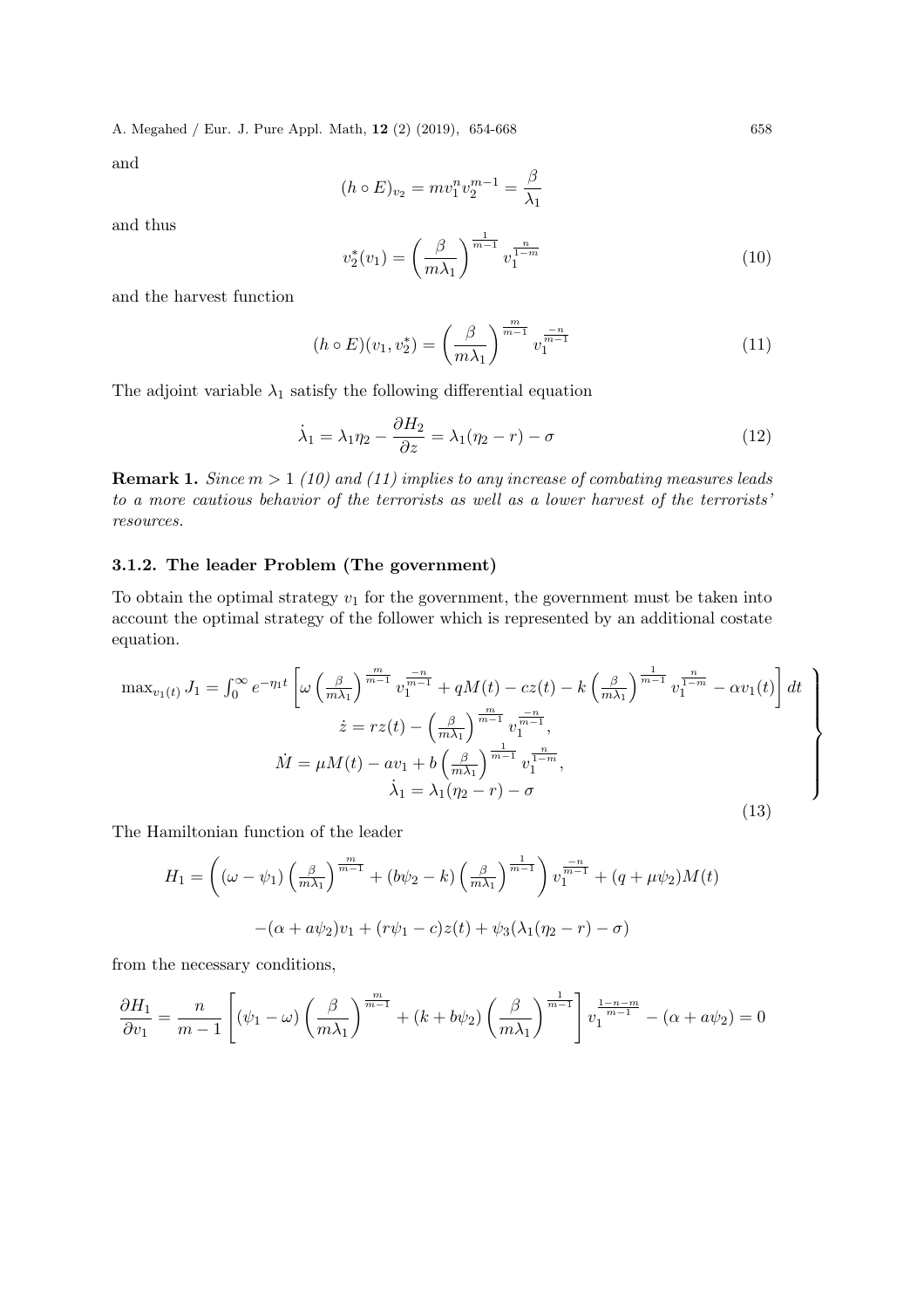$$
v_1 = \left[\frac{(\alpha + a\psi_2)(m-1)\beta}{n\beta(\omega - \psi_1) + nm(b\psi_2 - k)\lambda_1}\right]^{\frac{m-1}{1-n-m}} \left(\frac{\beta}{m\lambda_1}\right)^{\frac{m}{m+n-1}}\tag{14}
$$

The adjoint variables satisfy the following differential equations

$$
\begin{aligned}\n\dot{\psi}_1 &= \eta_1 \psi_1 - \frac{\partial H_1}{\partial y} = (\eta_1 - r)\psi_1 + c \\
\dot{\psi}_2 &= \eta_1 \psi_2 - \frac{\partial H_1}{\partial M} = (\eta_1 - \mu)\psi_2 - q \\
\dot{\psi}_3 &= \eta_1 \psi_3 - \frac{\partial H_1}{\partial \lambda_1} = (\eta_1 - \eta_2 + r)\psi_3 \\
+\frac{m}{\lambda_1(m-1)} \left[ \omega - \psi_1 + \frac{(\frac{b\psi_2 - k}{\beta})\lambda_1}{\beta} \right] \left( \frac{\beta}{m\lambda_1} \right)^{\frac{m}{m-1}} v_1^{\frac{-m}{m-1+}}\n\end{aligned} \tag{15}
$$

**Remark 2.** *The adjoint variable*  $\psi_3$  *of the leader with respect to the adjoint variable*  $\lambda_1$ *of the follower has no influence on the optimization of the leader*

Proposition 1. *A feasible solution of the game with the government is the leader and the (TO) is the follower is exists if and only if*

$$
k < b\psi_2 + \frac{\beta(\omega - \psi_1)}{m\lambda_1} \tag{16}
$$

*Proof.* . The optimal solution of the leader and follower is feasible if and only if

$$
\frac{(\alpha + a\psi_2)m(m-1)\lambda_1}{n\beta(\psi_1 - \omega) + nm(k + b\psi_2)\lambda_1} > 0
$$

then,  $n\beta(\omega - \psi_1) + nm(b\psi_2 - k)\lambda_1 > 0$  and thus

$$
k < b\psi_2 + \frac{\beta(\omega - \psi_1)}{m\lambda_1}
$$

The optimal strategies are given by

$$
v_1 = \left[\frac{(\alpha + a\psi_2)(m-1)\beta}{n\beta(\omega - \psi_1) + nm(b\psi_2 - k)\lambda_1}\right]^{\frac{m-1}{1-n-m}} \left(\frac{\beta}{m\lambda_1}\right)^{\frac{m}{m+n-1}}\tag{17}
$$

$$
v_2 = \left[\frac{(\alpha + a\psi_2)(m-1)\beta}{n\beta(\omega - \psi_1) + nm(b\psi_2 - k)}\right]^{\frac{n}{n+m-1}} \left(\frac{\beta}{m\lambda_1}\right)^{\frac{1-n}{n+m-1}}\tag{18}
$$

and the harvest function with the operator  $E$  is

$$
(h \circ E)(v_1, v_2) = \left[\frac{(\alpha + a\psi_2)(m-1)\beta}{n\beta(\omega - \psi_1) + nm(b\psi_2 - k)}\right]^{\frac{n}{n+m-1}} \left(\frac{\beta}{m\lambda_1}\right)^{\frac{n}{n+m-1}}\n\tag{19}
$$

Proposition 2. *The values of the steady state for the inventory resources and the governments's procedures are given by*

$$
z^{\infty} = \frac{1}{r} \left[ \frac{(\alpha + a\psi_2)(m-1)\beta}{n\beta(\omega - \psi_1) + nm(b\psi_2 - k)} \right]^{\frac{n}{n+m-1}} \left( \frac{\beta}{m\lambda_1} \right)^{\frac{n}{n+m-1}}
$$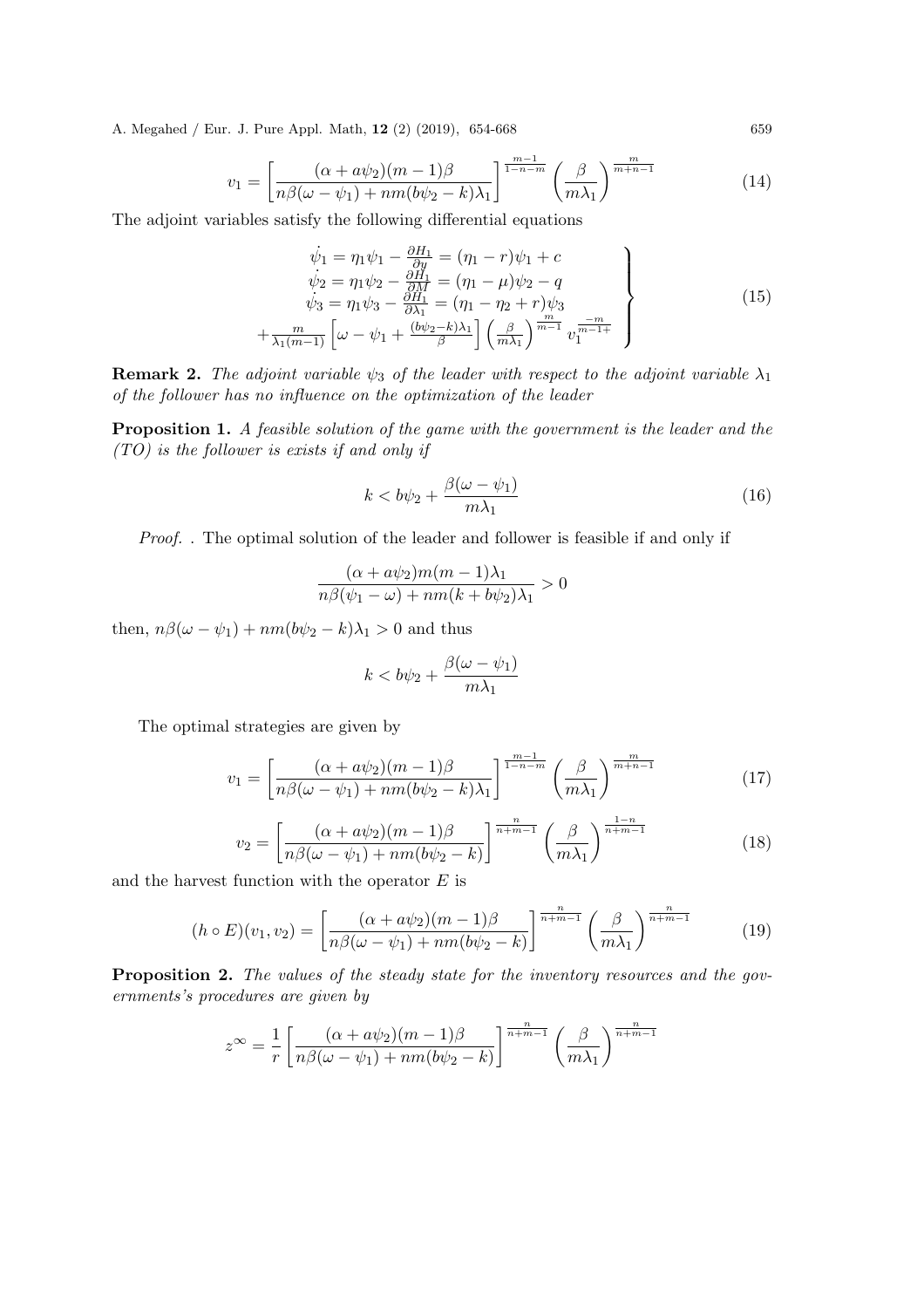$$
M^{\infty} = \frac{1}{\mu} \left[ a \left( \frac{(\alpha + a\psi_2)(m-1)\beta}{n\beta(\omega - \psi_1) + nm(b\psi_2 - k)\lambda_1} \right)^{\frac{m-1}{1-n-m}} \left( \frac{\beta}{m\lambda_1} \right)^{\frac{m}{m+n-1}} \right]
$$

$$
- \frac{1}{\mu} \left[ b \left( \frac{(\alpha + a\psi_2)(m-1)\beta}{n\beta(\omega - \psi_1) + nm(b\psi_2 - k)} \right)^{\frac{n}{n+m-1}} \left( \frac{\beta}{m\lambda_1} \right)^{\frac{1-n}{n+m-1}} \right]
$$

*Proof.* . The solution of the differential equation  $z(t) = rz(t) - (h \circ E)(v_1, v_2)$  is

$$
z(t) e^{-rt} = \frac{(h \circ E)(v_1, v_2)}{r} e^{-rt} + c_1
$$

where  $c_1$  is the constant, for  $t \to \infty$ , then  $c_1 = 0$ , and

$$
z^{\infty} = \frac{1}{r} \left[ \frac{(\alpha + a\psi_2)(m-1)\beta}{n\beta(\omega - \psi_1) + nm(b\psi_2 - k)} \right]^{\frac{n}{n+m-1}} \left( \frac{\beta}{m\lambda_1} \right)^{\frac{n}{n+m-1}}
$$

Also, the solution of the differential equation  $\dot{M} = \mu M + bv_2 - av_1$  is

$$
Me^{-\mu t} = \frac{1}{\mu}e^{-\mu t}(av_1 - bv_2) + c_0(constant)
$$

For  $t \to \infty$  then  $c_0 = 0$  and

$$
M^{\infty} = \frac{1}{\mu} \left[ a \left( \frac{(\alpha + a\psi_2)(m-1)\beta}{n\beta(\omega - \psi_1) + nm(b\psi_2 - k)\lambda_1} \right)^{\frac{m-1}{1-n-m}} \left( \frac{\beta}{m\lambda_1} \right)^{\frac{m}{m+n-1}} \right]
$$

$$
- \frac{1}{\mu} \left[ b \left( \frac{(\alpha + a\psi_2)(m-1)\beta}{n\beta(\omega - \psi_1) + nm(b\psi_2 - k)} \right)^{\frac{n}{n+m-1}} \left( \frac{\beta}{m\lambda_1} \right)^{\frac{1-n}{n+m-1}} \right]
$$

Proposition 3. *(i) The government as the leader is more active but the (TO) as the follower is more cautiously if and only if*

$$
\frac{a\beta}{m\lambda_1} > b\left(\frac{(\alpha + a\psi_2)(m-1)\beta}{n\beta(\omega - \psi_1) + nm(b\psi_2 - k)\lambda_1}\right)\left(\frac{\beta}{m\lambda_1}\right)
$$

*(ii) The government as the leader is more cautiously and the (TO) as the follower is more aggressively if and only if*

$$
\frac{a\beta}{m\lambda_1} < b\left(\frac{(\alpha + a\psi_2)(m-1)\beta}{n\beta(\omega - \psi_1) + nm(b\psi_2 - k)\lambda_1}\right) \left(\frac{\beta}{m\lambda_1}\right)
$$

*Proof.*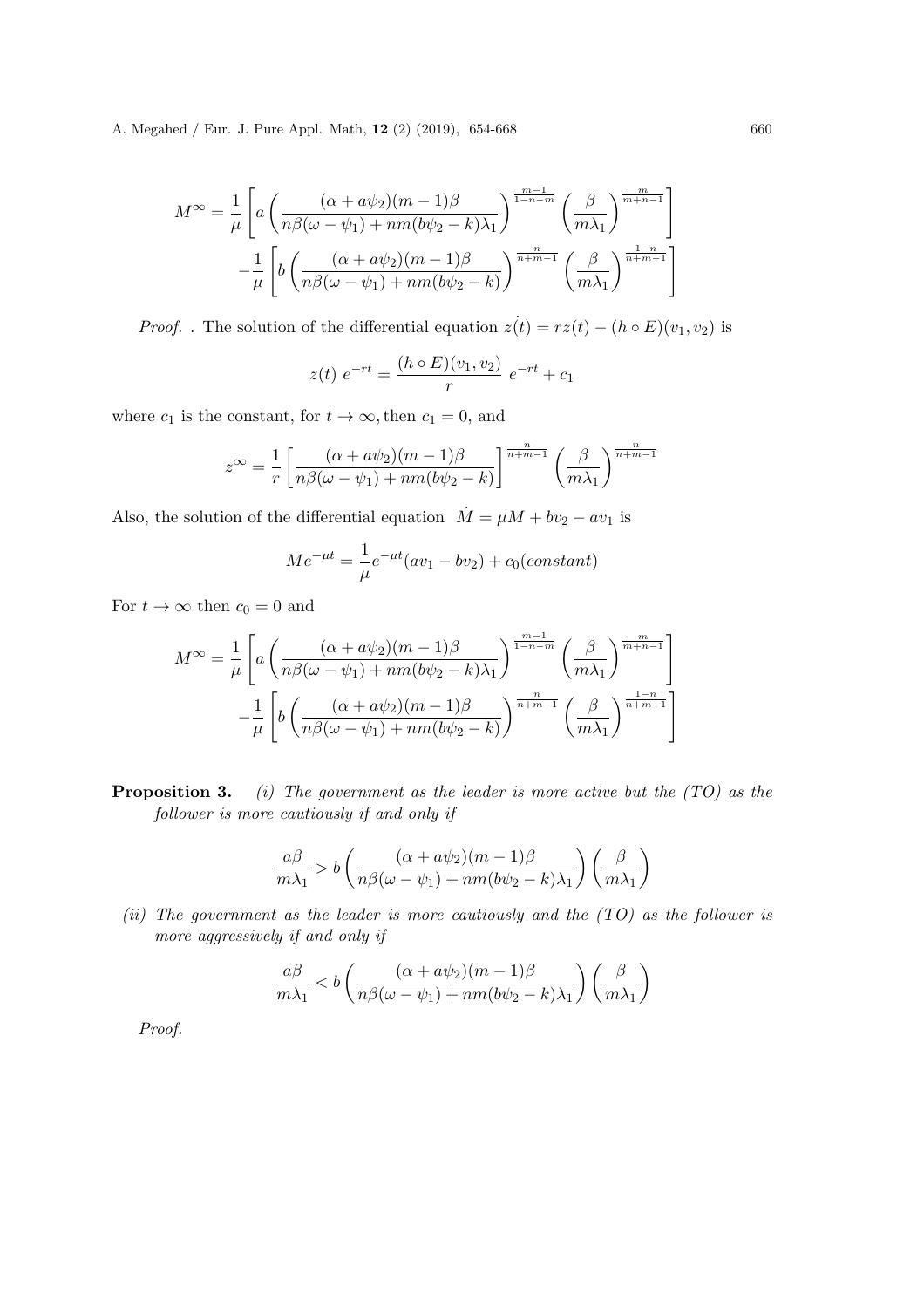- A. Megahed / Eur. J. Pure Appl. Math, 12 (2) (2019), 654-668 661
	- (*i*) The government as the leader is more active if and only if  $M(t) > 0$ , from Proposi*tion 2 we have*

$$
a\left(\frac{(\alpha+a\psi_2)(m-1)\beta}{n\beta(\omega-\psi_1)+nm(b\psi_2-k)\lambda_1}\right)^{\frac{m-1}{1-n-m}}\left(\frac{\beta}{m\lambda_1}\right)^{\frac{m}{m+n-1}}
$$

$$
-b\left(\frac{(\alpha+a\psi_2)(m-1)\beta}{n\beta(\omega-\psi_1)+nm(b\psi_2-k)}\right)^{\frac{n}{n+m-1}}\left(\frac{\beta}{m\lambda_1}\right)^{\frac{1-n}{n+m-1}} > 0
$$

*Then*

$$
\frac{a\beta}{m\lambda_1} > b\left(\frac{(\alpha + a\psi_2)(m-1)\beta}{n\beta(\omega - \psi_1) + nm(b\psi_2 - k)\lambda_1}\right)\left(\frac{\beta}{m\lambda_1}\right)
$$

*(ii) The proof of 2 is similar to 1 with less than sign instead of greater than sign*

Lemma 1. *The objectives of the government and (TO) are given by*

$$
J_1 = \frac{1}{\eta_1} \left[ \omega \left( \frac{\beta}{m \lambda_1} \right)^{\frac{m}{m-1}} - k \left( \frac{\beta}{m \lambda_1} \right)^{\frac{1}{m-1}} \right] v_1^{\frac{-n}{m-1}} + \frac{q}{\eta_1 - \mu} \left( M_0 - \frac{a v_1 - b v_2}{\eta_1 \mu} \right)
$$

$$
+ \frac{q}{\mu \eta_1} (a v_1 - b v_2) - \frac{c}{\eta_1 - r} \left( y_0 - \frac{h \circ E(v_1, v_2)}{r} \right) + \frac{(h \circ E)(v_1, v_2)}{r \eta_1}
$$

$$
J_2 = \frac{\sigma}{\eta_2 - r} \left( z_0 - \frac{h \circ E(v_1, v_2)}{r} \right) + \frac{\sigma h \circ E(v_1, v_2)}{\eta_2} - \frac{\gamma}{\eta_2 - \mu} \left( M_0 - \frac{av_1 - bv_2}{\mu} \right) - \frac{\gamma (av_1 - bv_2)}{\mu \eta_2} + \frac{\beta v_2}{\eta_2}
$$

*Proof.* . The solution of the differential equation  $\dot{M}(t) = \mu M - av_1 + bv_2$  is

$$
Me^{-\mu(t)} = \frac{1}{\mu}(av_1 - bv_2)e^{-\mu t} + c_4(constant)
$$

For  $t \to 0$  then  $c_4 = M_0 - \frac{av_1 - bv_2}{\mu}$ , and thus

$$
M(t) = \left(M_0 - \frac{av_1 - bv_2}{\mu}\right)e^{\mu t} + \frac{av_1 - bv_2}{\mu}
$$
 (20)

similarly the solution of the differential equation  $\dot{z}(t) = rz(t) - h(v_1, v_2)$ 

$$
z(t) = \left(z_0 - \frac{h(v_1, v_2)}{r}\right) e^{rt} + \frac{h(v_1, v_2)}{r}
$$
 (21)

from (20) and (21) in the objectives of the leader and follower,and by integration we have

$$
J_1 = \frac{1}{\eta_1} \left[ \omega \left( \frac{\beta}{m \lambda_1} \right)^{\frac{m}{m-1}} - k \left( \frac{\beta}{m \lambda_1} \right)^{\frac{1}{m-1}} \right] v_1^{\frac{-n}{m-1}} + \frac{q}{\eta_1 - \mu} \left( M_0 - \frac{a v_1 - b v_2}{\eta_1 \mu} \right)
$$

$$
+ \frac{q}{\mu \eta_1} (a v_1 - b v_2) - \frac{c}{\eta_1 - r} \left( y_0 - \frac{h \circ E(v_1, v_2)}{r} \right) + \frac{(h \circ E)(v_1, v_2)}{r \eta_1}
$$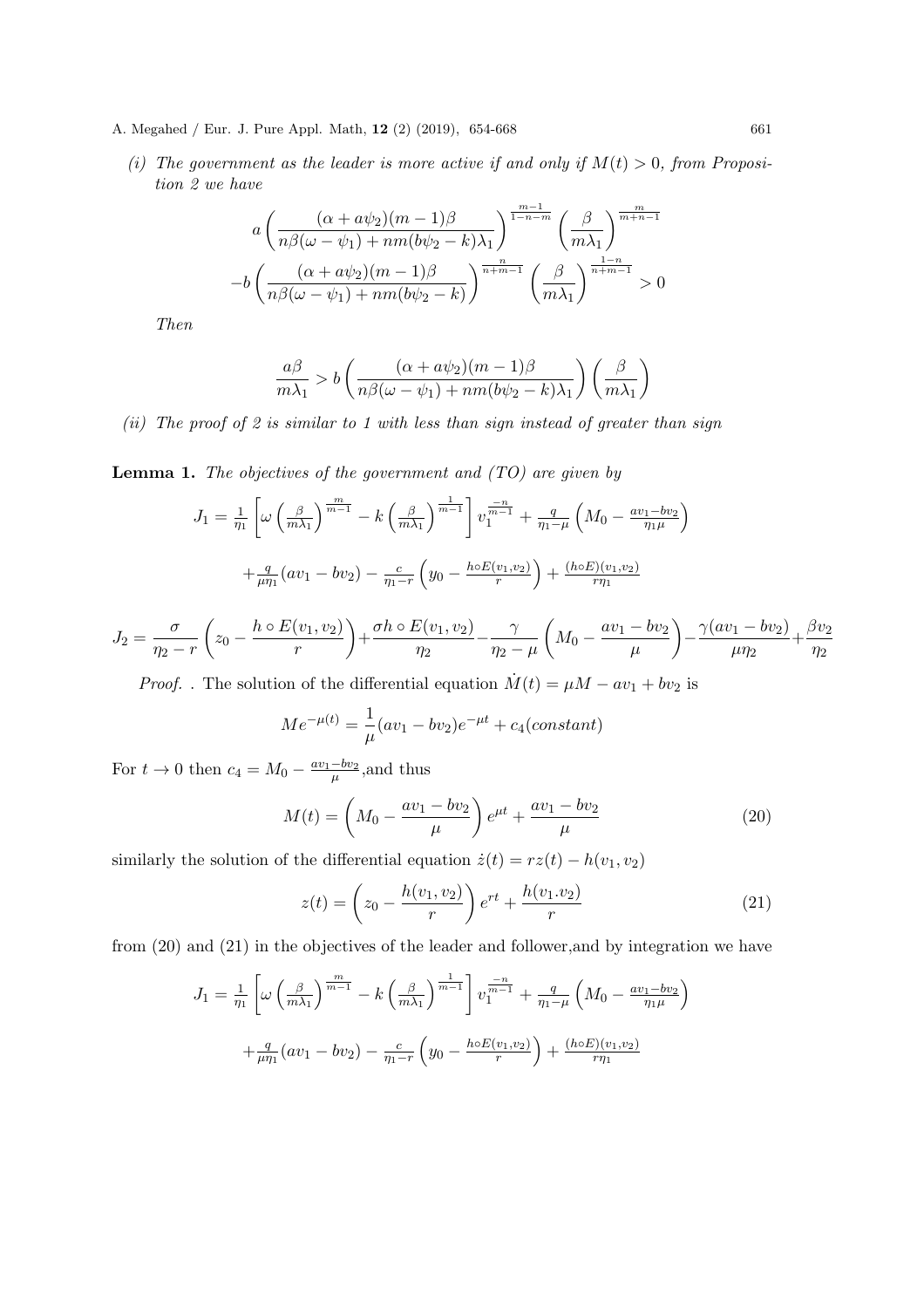$$
J_2 = \frac{\sigma}{\eta_2 - r} \left( z_0 - \frac{h \circ E(v_1, v_2)}{r} \right) + \frac{\sigma h \circ E(v_1, v_2)}{\eta_2} - \frac{\gamma}{\eta_2 - \mu} \left( M_0 - \frac{av_1 - bv_2}{\mu} \right) - \frac{\gamma (av_1 - bv_2)}{\mu \eta_2} + \frac{\beta v_2}{\eta_2}
$$

where  $v_1, v_2$  and  $h(v_1 \nvert v_2)$  are defined in (17), (18), and (19)

Remark 3. *As shown in (20), (21) and according to the condition (1), we must be* assume that,  $M_0 > \frac{av_1 - bv_2}{\mu}$ , *and*  $z_0 > \frac{h \circ E(v_1 \cdot v_2)}{r}$ r

# 3.2. The Stackelberg with the (TO) is the leader and the government is the follower

In this case, the (TO) attacks the government before the government makes counterterror measures. Consider the following problem, where the  $(TO)$  is the leader and government is the follower.

#### 3.2.1. The follower problem (The government problem)

Firstly, we consider the optimization of the follower ( government) which consider the action of leader is given

$$
\max_{v_1(t)} J_1 = \int_0^\infty e^{-\eta_1 t} \left[ \omega(h \circ E)(v_1(t), v_2(t)) + qM(t) - cz(t) - kv_2(t) - \alpha v_1(t) \right] dt
$$
  
\n
$$
\dot{z} = rz(t) - (h \circ E)(v_1(t), v_2(t)), \qquad z(0) = z_0 > 0, z(t) \ge 0
$$
  
\n
$$
\dot{M} = \mu M(t) - \alpha v_1 + b v_2, \qquad M(0) = M_0 > 0, M(t) \ge 0
$$
\n(22)

The Hamiltonian function of the follower  $H_1$  is defined by

$$
H_1 = \omega(h \circ E)(v_1.v_2) + qM - cz(t) - kv_2 - \alpha v_1 + \lambda_1(ry - h) + \lambda_2(\mu M - av_1 + bv_2)
$$

From the necessary conditions  $\frac{\partial H_1}{\partial v_1} = \omega(h \circ E)_{v_1} - \alpha - \lambda_1(h \circ E)_{v_1} - \lambda_2 a = 0$ 

$$
(h \circ E)_{v_1} = \frac{\alpha + \lambda_2 a}{\omega - \lambda_1}
$$

and consider the harvest function  $h(v_1, v_2) = v_1^{\frac{1}{\tau}} v_2^{\frac{1}{\tau}}$ , where  $\tau$ ,  $\delta$  are positive integers

Consider the following operator  $E(v_1, v_2) = (v_1^{n\tau}, v_2^{m\delta}), m, n$  are positive integers, then

$$
(h \circ E)(v_1, v_2) = v_1^n v_2^m
$$

Then

$$
(h \circ E)_{v_1} = nv_1^{n-1}v_2^m = \frac{\alpha + \lambda_2 a}{\omega - \lambda_1}
$$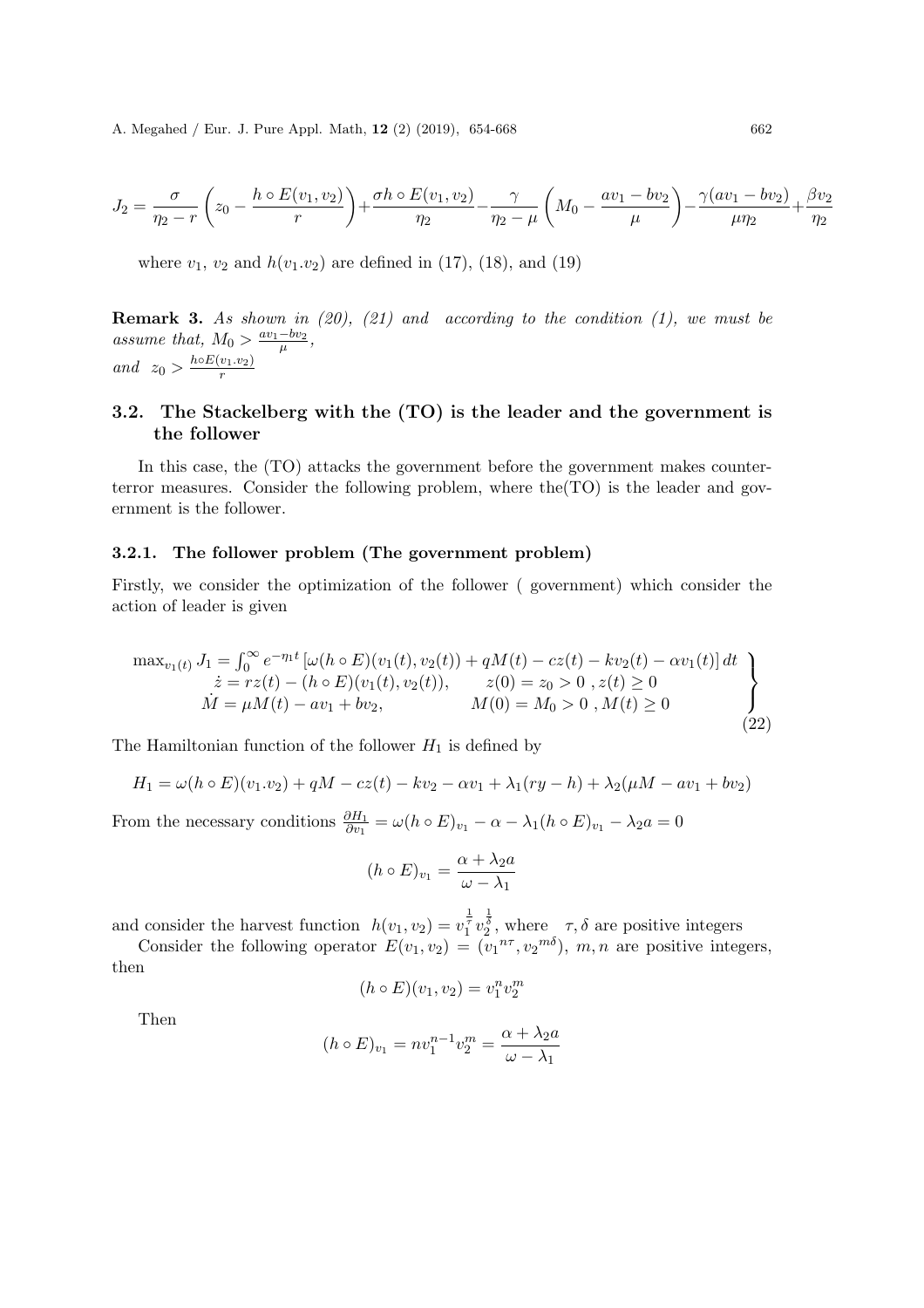and thus

$$
v_1^*(v_2) = \left(\frac{\alpha + \lambda_2 a}{n(\omega - \lambda_1)}\right)^{\frac{1}{n-1}} v_2^{\frac{m}{1-n}}
$$
\n(23)

and the harvest function

$$
(h \circ E)(v_1^*(v_2), v_2) = \left(\frac{\alpha + \lambda_2 a}{n(\omega - \lambda_1)}\right)^{\frac{n}{n-1}} v_2^{\frac{m}{1-n}} \tag{24}
$$

Remark 4. *: The follower (government) reacts with a higher strength of counter-terror measures in case (TO) intensifies its rate attacks, as shown in (23) which implies to a higher harvest*

- *(i)* If  $\frac{m}{1-n} = 1$  *see Fig.1(An increasing of counter-terror measures and the terrorists is more cautious),*
- *(ii)* If  $\frac{m}{1-n}$  < 1 *see Fig.2 (The (TO) is more aggressively when the government increases their counter-terror measures),*
- *(iii) If*  $\frac{m}{1-n} > 1$  *see Fig.3 (The government is more aggressively with any incrossing of (TO) attacks).*

The adjoint variables  $\lambda_1, \lambda_2$  satisfy the following differential equations

$$
\dot{\lambda}_1 = \eta_1 \lambda_1 - \frac{\partial H_1}{\partial y} = (\eta_1 - r)\lambda_1 + c
$$

$$
\dot{\lambda}_2 = \eta_1 \lambda_2 - \frac{\partial H_1}{\partial M} = (\eta_1 - \mu)\lambda_2 - q
$$

#### 3.2.2. The leader problem (TO)

To obtain on the optimal strategy  $v_2$  for the (TO), it must be taken into account the optimal strategy of the follower which is represented by an additional costate equation

$$
\max_{v_2(t)} J_2 = \int_0^\infty e^{-\eta_2 t} \left[ \sigma z(t) + \beta v_2(t) - \gamma M(t) \right] dt
$$
  
\n
$$
\dot{z} = rz(t) - \left( \frac{\alpha + \lambda_2 a}{n(\omega - \lambda_1)} \right)^{\frac{n}{n-1}} v_2^{\frac{n}{1-n}},
$$
  
\n
$$
\lambda_1 = (\eta_1 - r)\lambda_1 + c
$$
  
\n
$$
\lambda_2 = (\eta_1 - \mu)\lambda_2 - q
$$
\n(25)

The Hamiltonian function of the leader

$$
H_2 = \sigma z(t) + \beta v_2(t) - \gamma M(t) + \Psi_1 \left( rz(t) - \left( \frac{\alpha + \lambda_2 a}{n(\omega - \lambda_1)} \right)^{\frac{n}{n-1}} v_2^{\frac{m}{1-n}} \right) \tag{26}
$$
  
+  $\Psi_2((\eta_1 - r)\lambda_1 + c) + \Psi_3((\eta_1 - \mu)\lambda_2 - q)$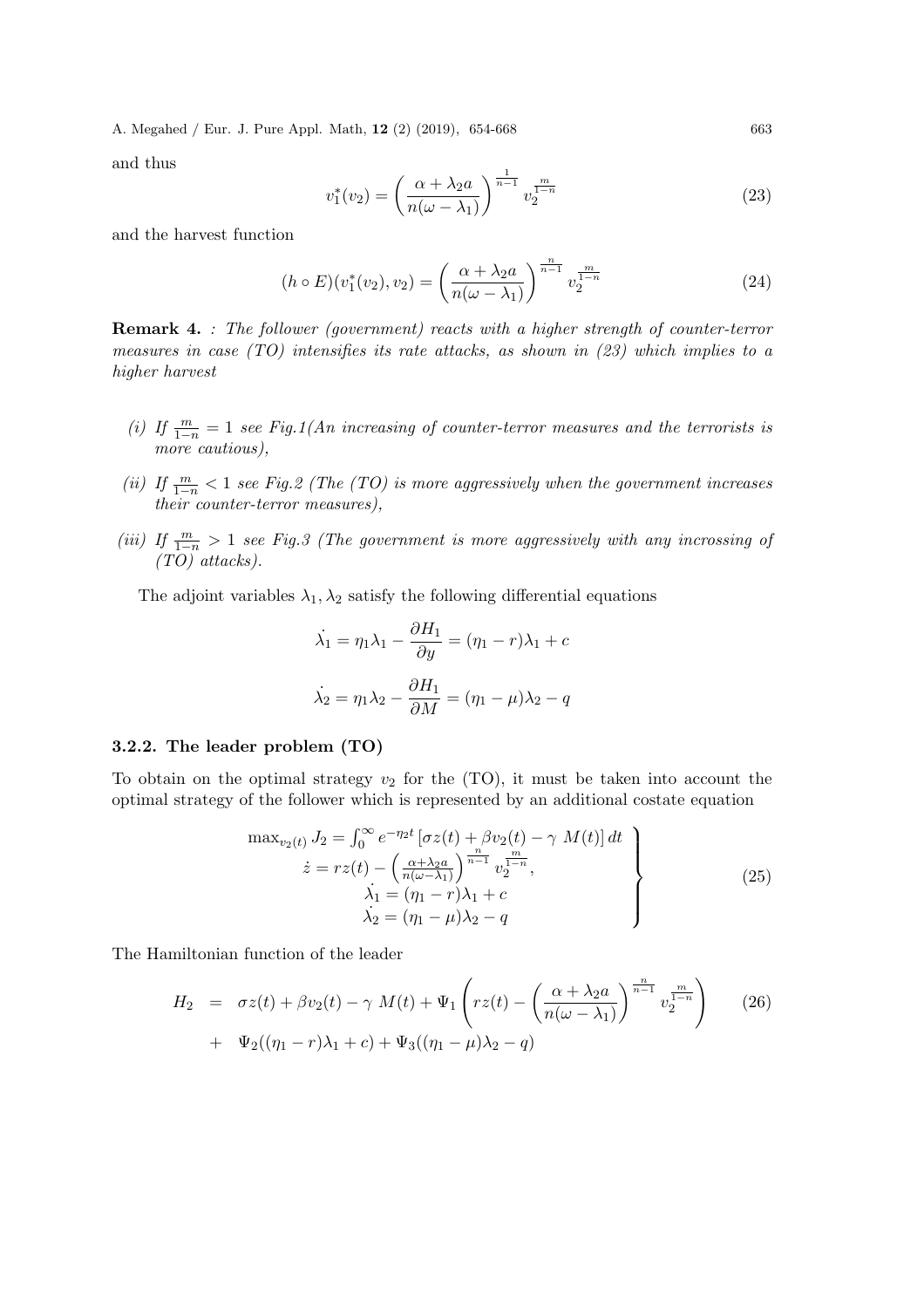From the necessary conditions

$$
\frac{\partial H_2}{\partial v_2} = \beta - \Psi_1 \frac{m}{1-n} \left( \frac{\alpha + \lambda_2 a}{n(\omega - \lambda_1)} \right)^{\frac{n}{n-1}} v_2^{\frac{m+n-1}{1-n}} = 0
$$

and thus

$$
v_2 = \left(\frac{\beta(1-n)}{\Psi_1 m}\right)^{\frac{1-n}{n+m-1}} \left(\frac{\alpha + a\lambda_2}{n(\omega - \lambda_1)}\right)^{\frac{n}{n+m-1}}
$$
(27)

The adjoint variables satisfy the differential equations

$$
\begin{aligned}\n\dot{\Psi}_1 &= \eta_1 \Psi_1 - \frac{\partial H_2}{\partial y} = (\eta_1 - r) \\
psi_2 &= \eta_1 \Psi_2 - \frac{\partial H_2}{\partial \lambda_1} = r \Psi_2 + \frac{\psi_1 n}{(n-1)(\omega - \lambda_1)} \left( \frac{\alpha + a\lambda_2}{n(\omega - \lambda_1)} \right)^{\frac{n}{1-n}} v_2^{\frac{m}{1-n}} \\
\dot{\Psi}_3 &= \eta_1 \psi_3 - \frac{\partial H_2}{\partial \lambda_2} = \mu \Psi_3 + \frac{a \Psi_1}{(n-1)(\omega - \lambda_1)} \left( \frac{\alpha + a\lambda_2}{n(\omega - \lambda_1)} \right)^{\frac{1}{1-n}} v_2^{\frac{m}{1-n}}\n\end{aligned} \tag{28}
$$

Proposition 4. *The optimal strategies, the harvest function and the steady state values of state variables* z(t) *and* M(t) *with the (TO) is the leader and the government is follower are given by*

$$
v_1 = \left(\frac{\beta(1-n)}{\Psi_1 m}\right)^{\frac{m}{n+m-1}} \left(\frac{\alpha + a\lambda_2}{n(\omega - \lambda_1)}\right)^{\frac{1-m}{n+m-1}}
$$

$$
v_2 = \left(\frac{\beta(1-n)}{\Psi_1 m}\right)^{\frac{1-n}{n+m-1}} \left(\frac{\alpha + a\lambda_2}{n(\omega - \lambda_1)}\right)^{\frac{n}{n+m-1}}
$$

$$
(h \circ E)(v_1, v_2) = \left(\frac{\beta(1-n)}{\Psi_1 m}\right)^{\frac{m}{n+m-1}} \left(\frac{\alpha + a\lambda_2}{n(\omega - \lambda_1)}\right)^{\frac{n}{n+m-1}}
$$

$$
z^{\infty} = \frac{1}{r} \left(\frac{\beta(1-n)}{\Psi_1 m}\right)^{\frac{m}{n+m-1}} \left(\frac{\alpha + a\lambda_2}{n(\omega - \lambda_1)}\right)^{\frac{n}{n+m-1}}
$$

$$
M^{\infty} = \frac{1}{\mu} \left[a\left(\frac{\beta(1-n)}{\Psi_1 m}\right)^{\frac{m}{n+m-1}} \left(\frac{\alpha + a\lambda_2}{n(\omega - \lambda_1)}\right)^{\frac{1-n}{n+m-1}} - b\left(\frac{\beta(1-n)}{\Psi_1 m}\right)^{\frac{1-n}{n+m-1}} \left(\frac{\alpha + a\lambda_2}{n(\omega - \lambda_1)}\right)^{\frac{n}{n+m-1}}\right]
$$

*Proof.* from (23), (24), and (27) we get on  $v_1, v_2$ , and  $(h \circ E)(v_1, v_2)$ The solution of the differential equation  $\dot{M}(t) = \mu M - av_1 + bv_2$  is

$$
Me^{-\mu(t)} = \frac{1}{\mu}(av_1 - bv_2)e^{-\mu t} + c_5(constant)
$$

For  $t \to \infty$  then  $c_4 = 0$ , then  $M(t) = \frac{av_1 - bv_2}{\mu}$ 

Similarly the solution of the differential equation  $\dot{z} = rz(t) - \left(\frac{\alpha + \lambda_2 a}{n(\omega - \lambda_1)}\right)^{\frac{n}{n-1}} v$  $\frac{m}{1-n}$ is

$$
z(t) = \frac{1}{r} \left( \frac{\alpha + \lambda_2 a}{m(\omega - \lambda_1)} \right)^{\frac{n}{n-1}} v_2^{\frac{m}{1-n}}
$$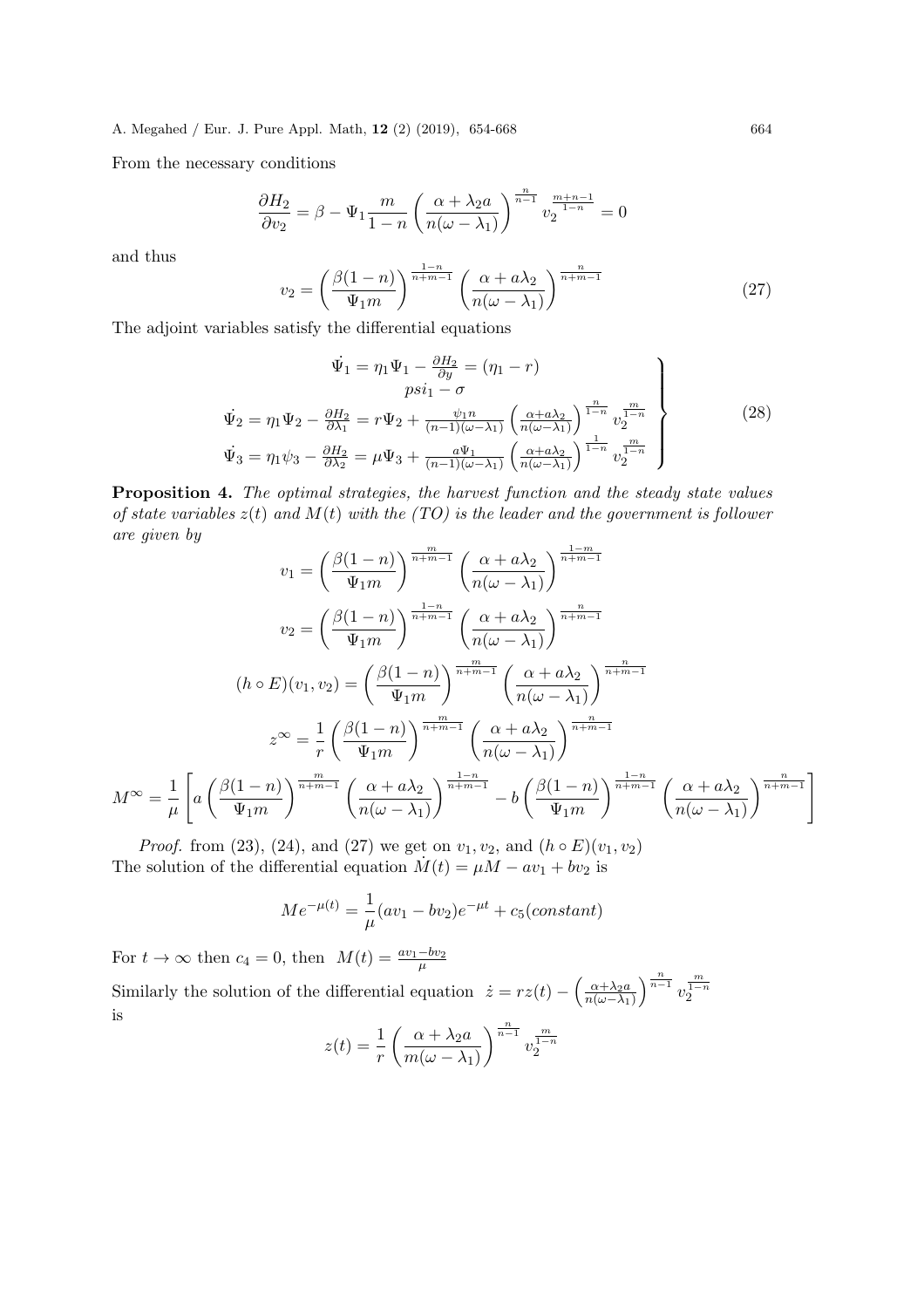From  $(23),(24)$  and  $(27)$ , we have

$$
M^{\infty} = \frac{1}{\mu} \left[ a \left( \frac{\beta(1-n)}{\Psi_1 m} \right)^{\frac{\delta}{n+m-1}} \left( \frac{\alpha + a\lambda_2}{n(\omega - \lambda_1)} \right)^{\frac{1-m}{n+m-1}} - b \left( \frac{\beta(1-n)}{\Psi_1 m} \right)^{\frac{1-n}{n+m-1}} \left( \frac{\alpha + a\lambda_2}{n(\omega - \lambda_1)} \right)^{\frac{n}{n+m-1}} \right]
$$
  

$$
z^{\infty} = \frac{1}{r} \left( \frac{\beta(1-n)}{\Psi_1 m} \right)^{\frac{m}{n+m-1}} \left( \frac{\alpha + a\lambda_2}{n(\omega - \lambda_1)} \right)^{\frac{n}{n+m-1}}
$$

**Lemma 2.** The objectives functional of the leader  $(TO)$ ,  $J_2$ , and the follower,  $J_1$ , are *given by*

$$
J_1 = \frac{\omega(h \circ E)(v_1, v_2)}{\eta_1} + \frac{q}{\eta_1 - \mu} \left( M_0 - \frac{av_1 - bv_2}{\mu} \right) + \frac{av_1 - bv_2}{\mu \eta_1}
$$

$$
- \frac{c}{\eta_1 - r} \left( z_0 - \frac{(h \circ E)(v_1, v_2)}{r} \right) - \frac{c (h \circ E)(v_1, v_2)}{r \eta_1}
$$

$$
J_2 = \frac{\sigma}{\eta_2 - r} \left( z_0 - \frac{(h \circ E)(v_1, v_2)}{r} \right) + \frac{\sigma(h \circ E)(v_1, v_2)}{r \eta_2} + \frac{\beta v_2}{\eta_2} - \frac{\gamma}{\eta_2 - \mu} \left( M_0 - \frac{av_1 - bv_2}{\mu} \right) - \frac{\gamma(av_1 - bv_2)}{\mu \eta_2}
$$

*Proof.* . From  $(20)$  and  $(21)$  in the follower's objective,  $J_1$ , and the leader's objective,  $J_2$ , then

$$
J_1 = \int_0^\infty e^{-\eta_1 t} \left[ \omega(h \circ E)(v_1, v_2) + q \left( M_0 - \frac{av_1 - bv_2}{\mu} \right) e^{\mu t} + \frac{q(av_1 - bv_2)}{\mu} \right]
$$
  
\n
$$
- c e^{-\eta_1 t} \left[ \left( z_0 - \frac{(h \circ E)(v_1, v_2)}{r} \right) e^{rt} - \frac{c(h \circ E)(v_1, v_2)}{r} - kv_2 - \alpha v_1 \right] dt
$$
  
\n
$$
= \frac{\omega(h \circ E)(v_1, v_2)}{\eta_1} + \frac{q}{\eta_1 - \mu} \left( M_0 - \frac{av_1 - bv_2}{\mu} \right) + \frac{q(av_1 - bv_2)}{\mu \eta_1}
$$
  
\n
$$
- \frac{c}{\eta_1 - r} \left( z_0 - \frac{(h \circ E)(v_1, v_2)}{r} \right) - \frac{c(h \circ E)(v_1, v_2)}{r \eta_1} - \frac{kv_2}{\eta_1} - \frac{\alpha v_1}{\eta_1}
$$

and

$$
J_2 = \int_0^{\infty} e^{-\eta_2 t} \left[ \sigma \left( z_0 - \frac{(h \circ E)(v_1, v_2)}{r} \right) e^{rt} + \frac{\sigma (h \circ E)(v_1, v_2)}{r} \right]
$$
  

$$
- e^{-\eta_2 t} \left[ \gamma \left( M_0 - \frac{av_1 - bv_2}{\mu} \right) e^{\mu t} + \frac{\gamma (av_1 - bv_2)}{\mu} + \beta v_2 \right] dt
$$
  

$$
= \frac{\sigma}{\eta_2 - r} \left( z_0 - \frac{(h \circ E)(v_1, v_2)}{r} + \right) + \frac{\sigma (h \circ E)(v_1, v_2)}{r \eta_2}
$$
  

$$
- \frac{\gamma}{\eta_2 - \mu} \left( M_0 - \frac{av_1 - bv_2}{\mu} \right) - \frac{\gamma (av_1 - bv_2)}{\mu \eta_2} + \frac{\beta v_2}{\eta_2}
$$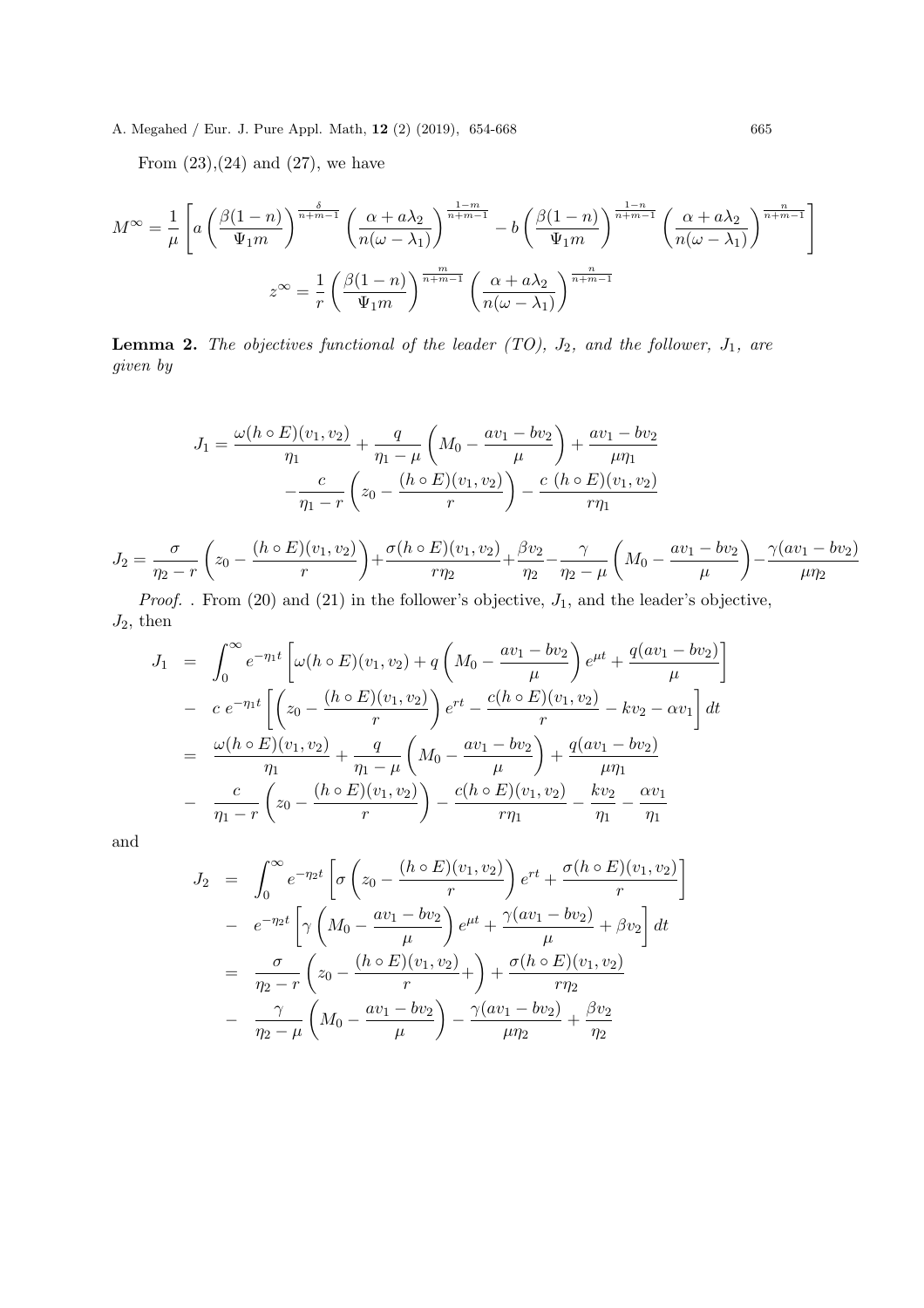Proposition 5. *(i) The government as the follower is more cautiously and the (TO) as leader is more aggressively if and only if*

$$
a\left(\frac{\beta(1-n)}{Psi(n)}\right) < b\left(\frac{\alpha + a\lambda_2}{n(\omega - \lambda_1)}\right)
$$

*(ii) The government as the follower is more active and the (TO) as leader is more cautiously if and only if*

$$
a\left(\frac{\beta(1-n)}{Psi(n)}\right) > b\left(\frac{\alpha + a\lambda_2}{n(\omega - \lambda_1)}\right)
$$

*Proof.* .

(i) The government as the follower is more cautiously and the (TO) as leader is more aggressively if  $M(t) < 0$ , Since  $M(t) = \frac{av_1 - bv_2}{\mu}$  then,  $av_1 < bv_2$ . From the values  $v_1$ and  $v_2$  of Proposition 4, we find that

$$
a\left(\frac{\beta(1-n)}{\Psi_1m}\right)^{\frac{m}{n+m-1}}\left(\frac{\alpha+a\lambda_2}{n(\omega-\lambda_1)}\right)^{\frac{1-m}{n+m-1}} < b\left(\frac{\beta(1-n)}{\Psi_1\delta}\right)^{\frac{1-n}{n+m-1}}\left(\frac{\alpha+a\lambda_2}{n(\omega-\lambda_1)}\right)^{\frac{n}{n+m-1}}
$$
  
and thus  

$$
a\left(\frac{\beta(1-n)}{\Psi_1}\right) < b\left(\frac{\alpha+a\lambda_2}{n+\lambda_1}\right)
$$

$$
a\left(\frac{\beta(1-n)}{\Psi_1 m}\right) < b\left(\frac{\alpha + a\lambda_2}{n(\omega - \lambda_1)}\right)
$$

(ii) The proof of 2 is similar to 1 with greater than sign instead of less than sign

#### Acknowledgements

My highly grateful to my Faculty of Computers and Informatics, Suez Canal University, Ismailia, Egypt.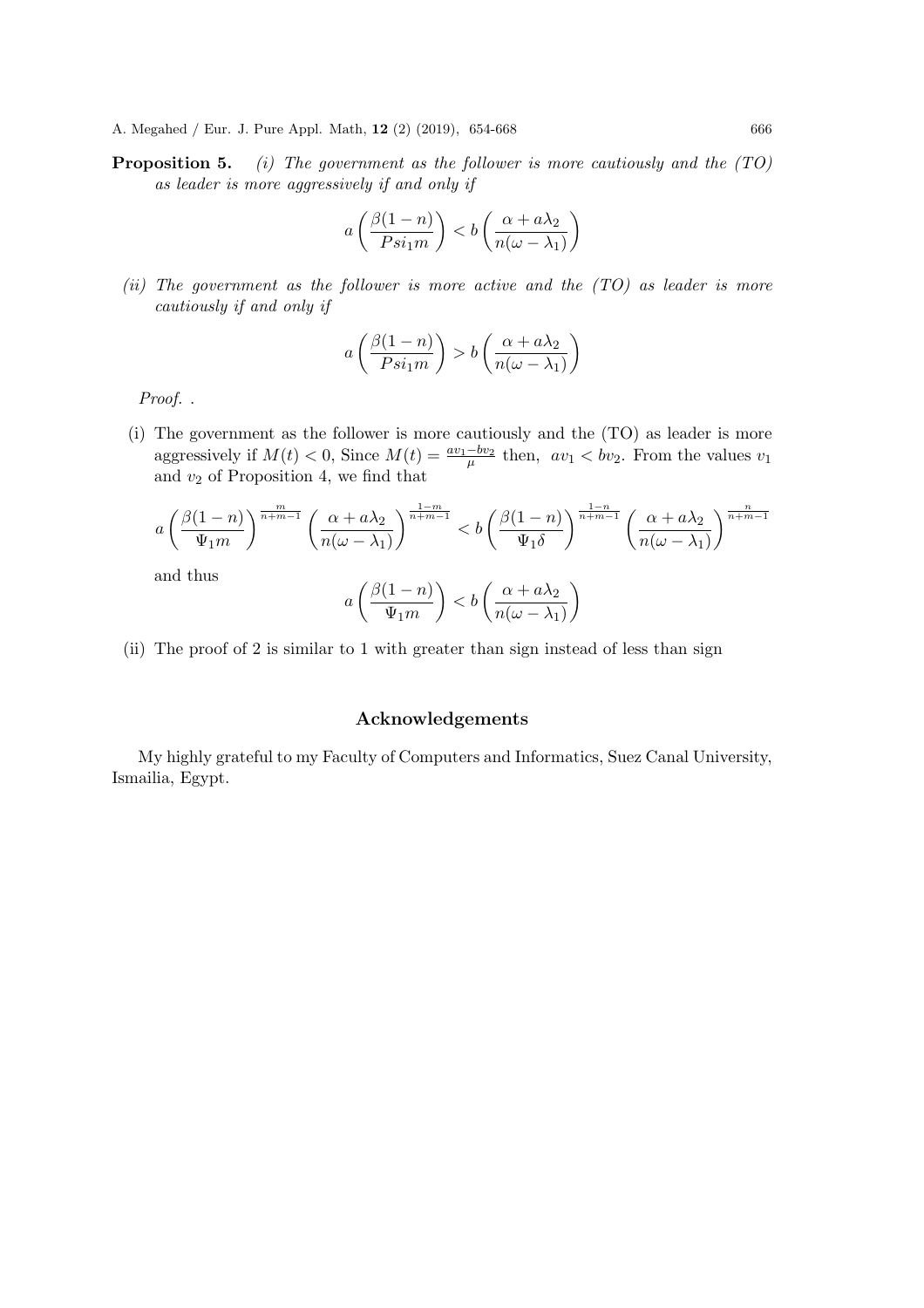#### References

- [1] Youness, E. A. : E-convex sets, E-convex functions and E-convex programming, J. Optim. Theory Appl. 102(3)(1999) 439-450
- [2] Megahed et al.,Optimality conditions of E-convex programming for an E-differentiable function, Journal of Inequalities and Applications (2013) 2013:246
- [3] JP. Caulkins, G. Feichtinger, D.Grass, G.Tragler, Optimal control of terrorism and global reputation: A case study with novel threshold behavior, Oper. Res. Lett. 3(2009) 387-391.
- [4] JP. Caulkins, G.Feichtinger, D.Grass, G.Tragler, Optimizing Counterterror operations: Should one fight with "Fire "or "water"?Comput. Oper. Res. 35, (2008)1874- 1855
- [5] K.H.Hsia, and J. G.Hsie, A first approach to fuzzy differential Game problem: guarding Territory, Fuzzy set.Syst. , No.55, (1993), pp. 157-167.
- [6] I.C.Hung, K.H.Hsia, and L.W.Chen, Fuzzy Differential Game of Guarding a Movable Territory, Inform. Sciences No.91, (1993)pp.113-131.
- [7] E.Youness, J.B.Hughes, and El-kholy, Parametric Nash Collative Differential Games, Math. Comput.Model.,Vol.26, No.2, (1997), pp. 97-105.
- [8] E.Youness and A.A.Megahed, A study on Fuzzy Differential Game, Le Matematche, Vol. VI, Fasc.1, (2001), pp.97-107.
- [9] E.Youness, A.A.Megahed, A Study on Large Scale Continuous Differential Games, Bull. Cul. Math. Soc.,94(5), (2002) 359-368.
- [10] S .Hegazy, A.A Megahed,E.Youness and A. Elbanna , Min-Max Zero-Sum two Persons Fuzzy Continuous Differential Games, IJAM, Vol.21, No.1, (2008), pp. 1-16.
- [11] A.A. Megahed, S. Hegazy, Min-Max Zero two Persons Continuous Differential Game with Fuzzy Control, AJCEM 2:, 2 March (2013) p.86-98
- [12] A.J. Nova,G.Feichtinger,G.Leitmann, A differential game related to terrorism: Nash and Stackelberg strategies, J. Optim. Theory Appl. 144, (2010), 533-555
- [13] Abhra Roy, Jomon Aliyas Paul, Terrorism deterrence in a two country framework: strategic interactions between R&D, defense and pre-emption, Ann.Oper. Res., V.211,Issue 1 (December 2013), pp.399-432.
- [14] Abd El-Monem.A. Megahed, A differential game related to terrorism: Min-Max Zero-Sum two persons differential game, NCA, published at 28-11-2016 ,pp.1-6
- [15] Abd El-Monem.A. Megahed (2017) The development of A differential Game Related to Terrorism:Min-Max Differential Game,JEMS,25, Issue 3, pp. 308-312